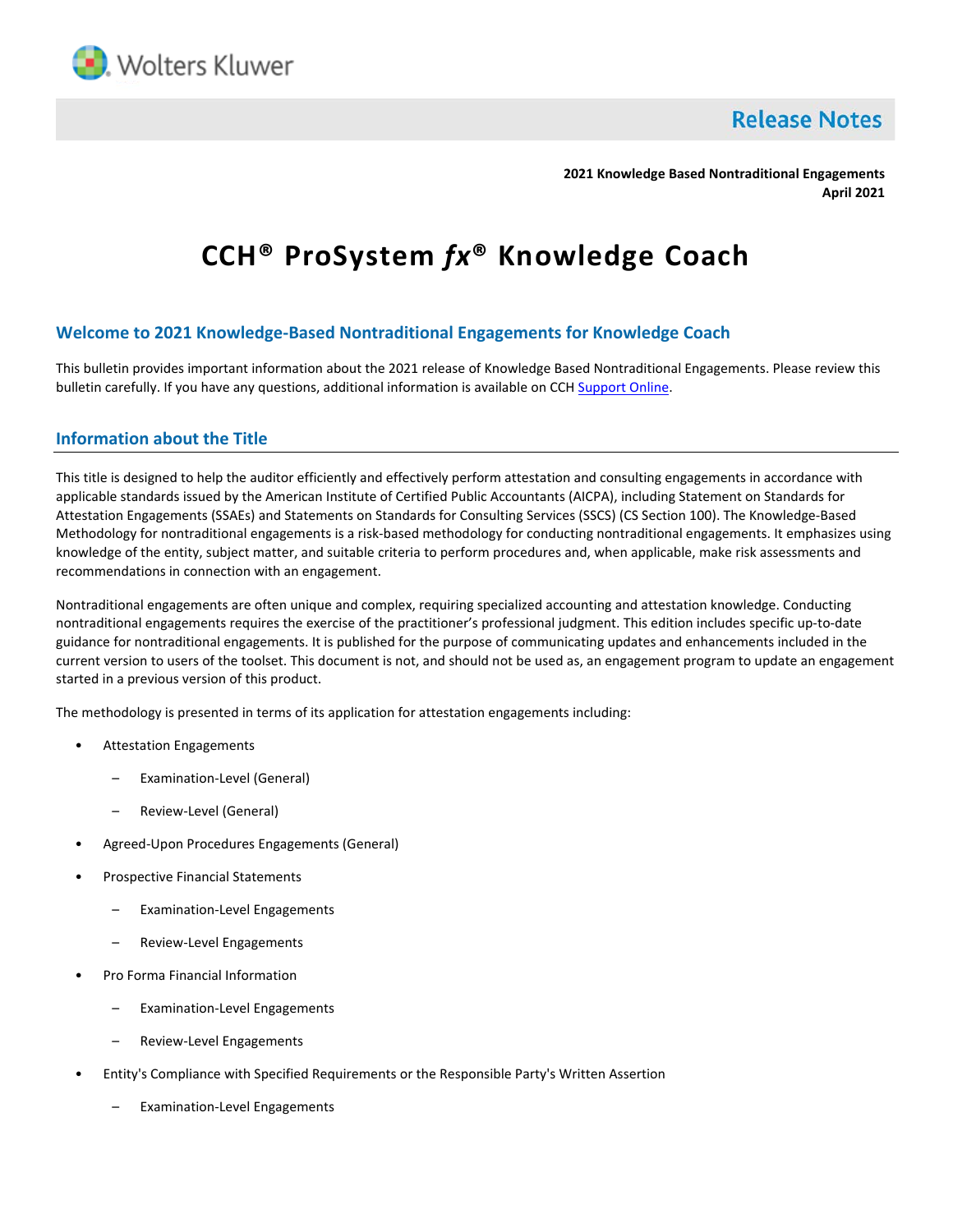- Review-Level Engagements
- Management's Discussion and Analysis
	- Examination-Level Engagements
	- Review-Level Engagements
- Sustainability Information
	- Examination-Level Engagements
	- Review-Level Engagements
- Cybersecurity Risk Management Program
	- Examination-Level Engagements
- Due Diligence Engagements
	- Consulting Engagements
- Risk Assessment Engagements
	- Consulting Engagements
- Elder Care Services Engagements
	- Consulting Engagements

If you are updating from a previous version of this title, refer to the *Knowledge Coach User Guide*, Chapter 12. The guide is found on the Engagement File Room Help menu.

The 2021 documents include links to CCH® Accounting Research® material, providing instant access to detailed guidance and analysis of the steps and processes discussed in the workpapers.

## **New in this Release**

#### **CCH® ProSystem** *fx***® Engagement 2019 Compatibility**

This title can be installed on Engagement v2019 by first installing the Engagement v2019.2.6 Update. The latest update can be downloaded via CCH Software Delivery Manager. This update allows you to use the 2021 content without installing Engagement v2020 until your firm plans to update.

#### **2021 Edition of Knowledge-Based Nontraditional Engagements**

This edition features numerous enhancements, including:

- Adding a new flow of "Entity Table" items from KBA-200
- Adding new and modified steps related to SSAE-21
- Adding many new workpapers, including:
	- AID-903A Report Preparation Checklist: Examination-Level Attestation Engagement (General) (In Accordance with SSAE-21)
	- ATT-101A Overall Attestation Program: Assertion-Based Examination-Level Engagement (in Accordance with SSAE-21)
	- ATT-101B Overall Attestation Program: Direct-Examination Engagement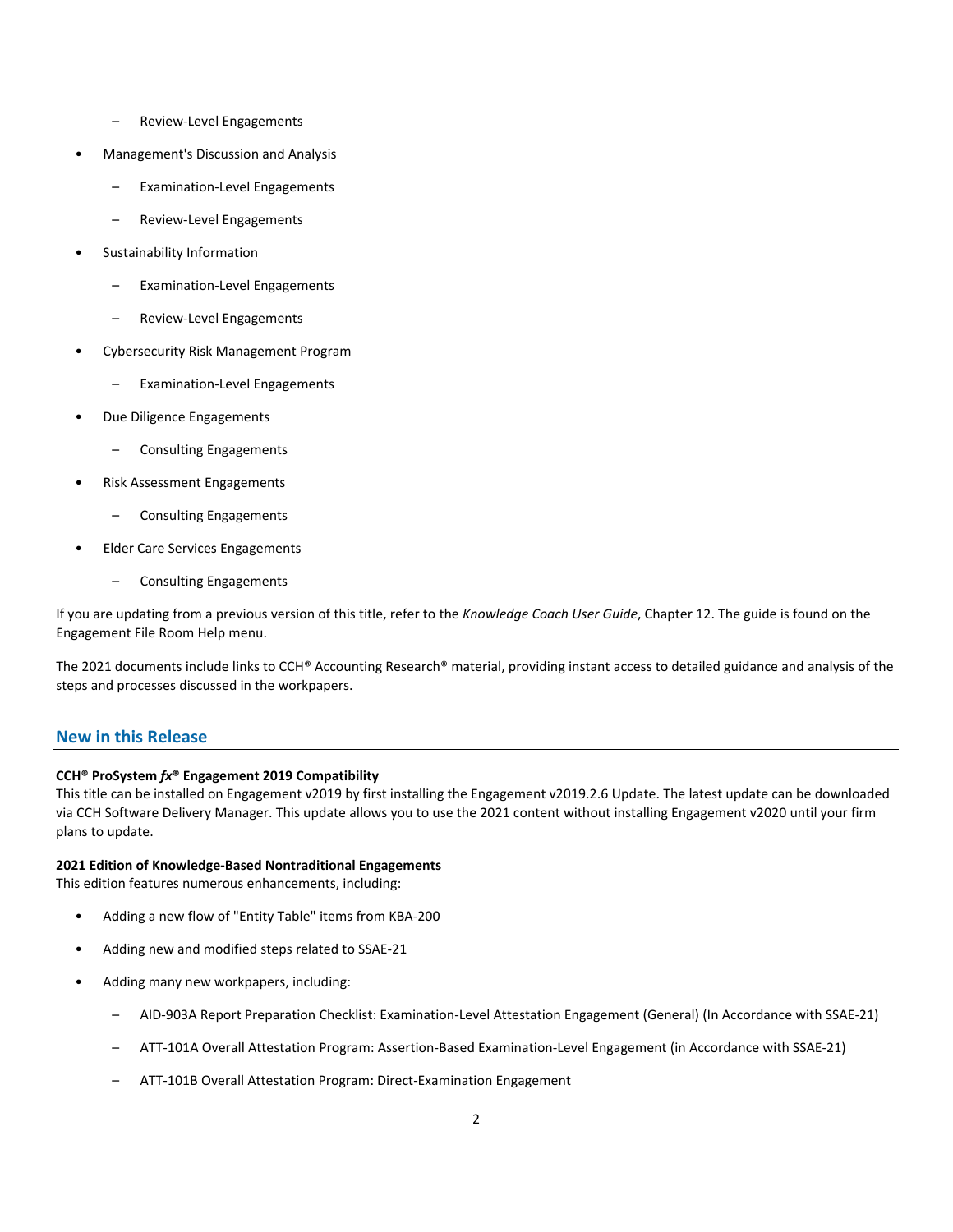- ATT-104A Overall Attestation Program: Assertion-based Examination-Level Engagement on Prospective Financial Statements (in Accordance with SSAE-21)
- ATT-105 Overall Attestation Program: Examination-Level Engagement on Supply Chain (Prior to Implementing SSAE-21)
- ATT-107A Overall Attestation Program: Assertion-based Examination-Level Attestation Engagement on Pro Forma Financial Information (in Accordance with SSAE-21)
- ATT-110A Overall Attestation Program: Examination-Level Engagement on an Entity's Compliance with Specified Requirements (in Accordance with SSAE-21)
- ATT-112A Overall Attestation Program: Assertion-based Examination-Level Engagement on Management's Discussion and Analysis (in Accordance with SSAE-21)
- ATT-413 Evaluation of Management's Description of the Entity's Supply Chain
- COR-201A Engagement Letter: Direct Examination Attestation Engagement
- COR-219 Agreement of Specified Parties: Agreed-Upon Procedures Engagement (prior to implementing SSAE-19)
- COR-901A Representation Letter: Assertion-Based Examination-Level Engagement (In Accordance with SSAE-21)
- COR-901B Representation Letter: Direct-Examination Engagement (In Accordance with SSAE-21)
- COR-904A Representation Letter: Assertion-Based Examination of a Financial Forecast (In Accordance with SSAE-21)
- COR-906A Representation Letter: Assertion-Based Examination of a Financial Projection (In Accordance with SSAE-21)
- COR-908A Representation Letter: Pro Forma Financial Information (In Accordance with SSAE-21)
- COR-909A Representation Letter: Compliance Assertion-Based Examination Engagement (In Accordance with SSAE-21)
- COR-911A Representation Letter: Assertion-Based Examination-Level MD&A Attestation Engagement (In Accordance with SSAE-21)
- COR-914 Representation Letter: Examination-Level Engagement on Supply Chain (Prior to Implementing SSAE-21)
- COR-916A Representation Letter: Engaging Party Assertion-Based Examination (In Accordance with SSAE-21)
- COR-916B Representation Letter: Engaging Party Direct Examination (in Accordance with SSAE-21)
- RES-023 Examination-Level Engagement On Supply Chain: Illustrative Description Criteria
- RES-024 Illustrative Management's Assertion in a SOC for Supply Chain Examination
- RPT-0901A Assertion-Based Examination Engagement: Unmodified Opinion on Subject Matter (General Use) (In Accordance with SSAE-21)
- RPT-0901B Direct Examination Engagement: Unmodified Opinion (Measure and Present)
- RPT-0901C Direct Examination Engagement: Unmodified Opinion (Evaluation)
- RPT-0902A Assertion-Based Examination Engagement: Unmodified Opinion on an Assertion (General Use) (In Accordance with SSAE-21)
- RPT-0903A Assertion-Based Examination Engagement: Unmodified Opinion on an Assertion but Opinion is Issued on the Subject Matter (General Use) (In Accordance with SSAE-21)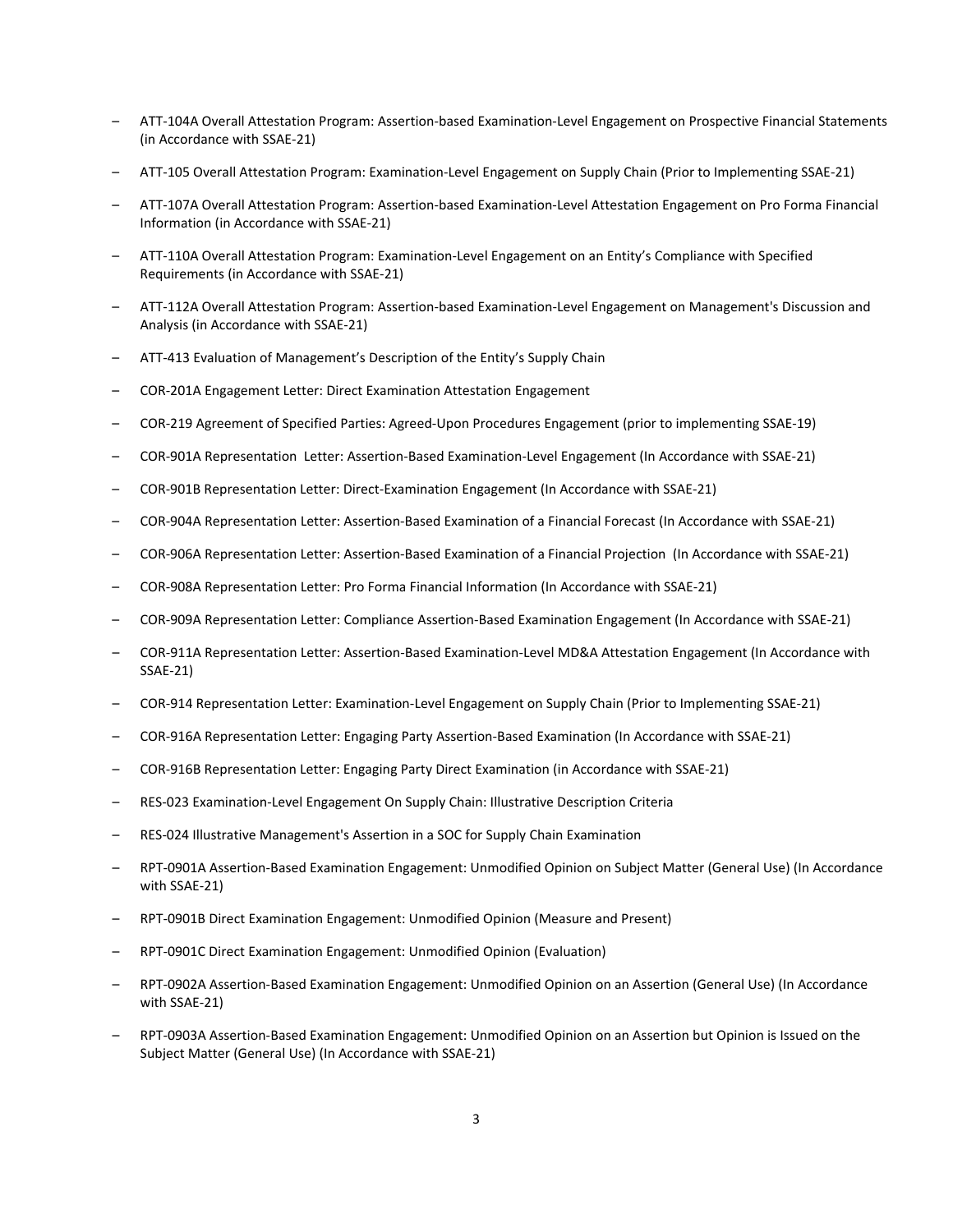- RPT-0904A Assertion-Based Examination Engagement: Unmodified Opinion on Subject Matter That Is the Responsibility of a Party Other Than the Client—No Written Assertion (Restricted Use) (In Accordance with SSAE-21)
- RPT-0905A Assertion-Based Examination Engagement: Unmodified Opinion on Subject Matter—Criteria Available Only to Specified Parties (Restricted Use) (In Accordance with SSAE-21)
- RPT-0911A Assertion-Based Examination Engagement: Qualified Opinion on Subject Matter Due to Material Misstatement or Deviations from Criteria (General Use) (In Accordance with SSAE-21)
- RPT-0914A Assertion-Based Examination Engagement: Adverse Opinion on Subject Matter Due to Material Misstatement or Deviations from Criteria (General Use) (In Accordance with SSAE-21)
- RPT-0915A Assertion-Based Examination Engagement: Disclaimer of Opinion on Subject Matter Due to a Scope Limitation (General Use) (In Accordance with SSAE-21)
- RPT-1040 Accountant's Report for a SOC for Supply Chain Examination

[Click here](http://support.cch.com/updates/KnowledgeCoach/pdf/guides_tab/2021%20Nontraditional%20Engagements%20Title%20Overview%20for%20Knowledge%20Coach%20Users.pdf) for the 2021 Nontraditional Engagements Title Overview for Knowledge Coach Users.

In addition, forms and practice aids have been updated throughout to include new examples and tips. Where applicable, they take into account new literature, standards, and developments that are reflected in the following current audit and accounting guidance:

- SSAE-21, Direct Examinations, early (SSAE-21 is effective for reports dated on or after June 15, 2022 with early implementation allowed) and incorporates guidance from the AICPA Guide, Reporting on an Examination of Controls Relevant to Security, Availability, Processing Integrity, Confidentiality, or Privacy in a Production, Manufacturing, or Distribution System (SOC for Supply Chain), for practitioners performing SOC for Supply Chain examinations
- AICPA Auditing Standards Board (ASB) Statements on Standards for Attestation Engagements (SSAE) No. 20, Attestation Standards: Amendments to the Description of the Concept of Materiality
- QC Section 10, A Firm's System of Quality Control
- Revised AICPA Code of Professional Conduct (Code), including the provisions of ET Section 1.295, Nonattest Services
- 2018 Revision of Government Auditing Standards (GAGAS, or the Yellow Book)

#### **Best Practices**

- Save changes to workpapers before closing the workpaper or the binder to ensure data is correctly updated.
- If Microsoft® Word crashes when using Knowledge Coach, before closing the binder, use the **Save Knowledge Coach Answers** option in the binder view under the Tools menu. This step saves all data within tables.
- You can view other Knowledge Coach Best Practices on ou[r Web](https://support.cch.com/kb/solution/000034942/sw34947) site.

#### **License Requirements**

This title requires the Knowledge-Based Nontraditional Engagements license. Users who do not have a license for this title cannot use Knowledge Coach functionality in workpapers.

For information on updating your licensing, see [How do I add or update CCH ProSystem](https://support.cch.com/kb/solution.aspx/sw3937) *fx* Engagement Licenses? on our Support Web site.

For information on assigning licenses, see [How do I assign Engagement Licenses?](https://support.cch.com/kb/solution.aspx/sw3943) on our Support Web site.